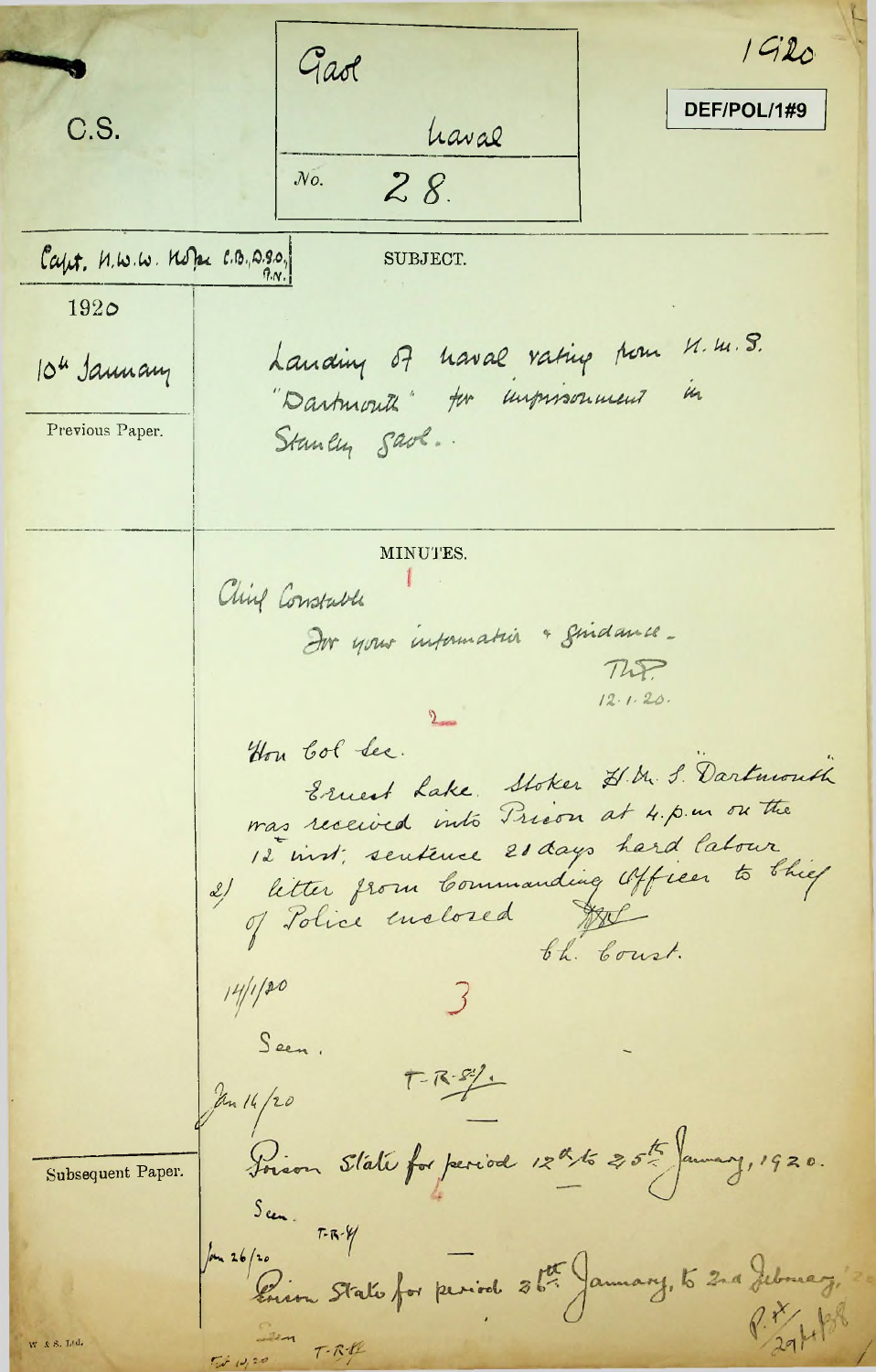



His Excellency the Acting Governor, Falkland Islands.

Sir,

H.M. S. "Dartmouth" has one rating, a Stoker First Cluss, Mion I desire to send to Prison to carry out a sextence of 21 days' imprisonment with hard labour. Will you please inform me if this man can be

received in the Eivil Prison at Port Stanley, and if so when it would be convenient for him to be sent on shore, observing Shat H.M. S. "Dartmouth" leaves on Tuesday morning.

I have the honour to be,

 $\operatorname{Si}_X$ ,

Your obedient Servant,

TW No pe APTAIN.

 $T<sub>0</sub>$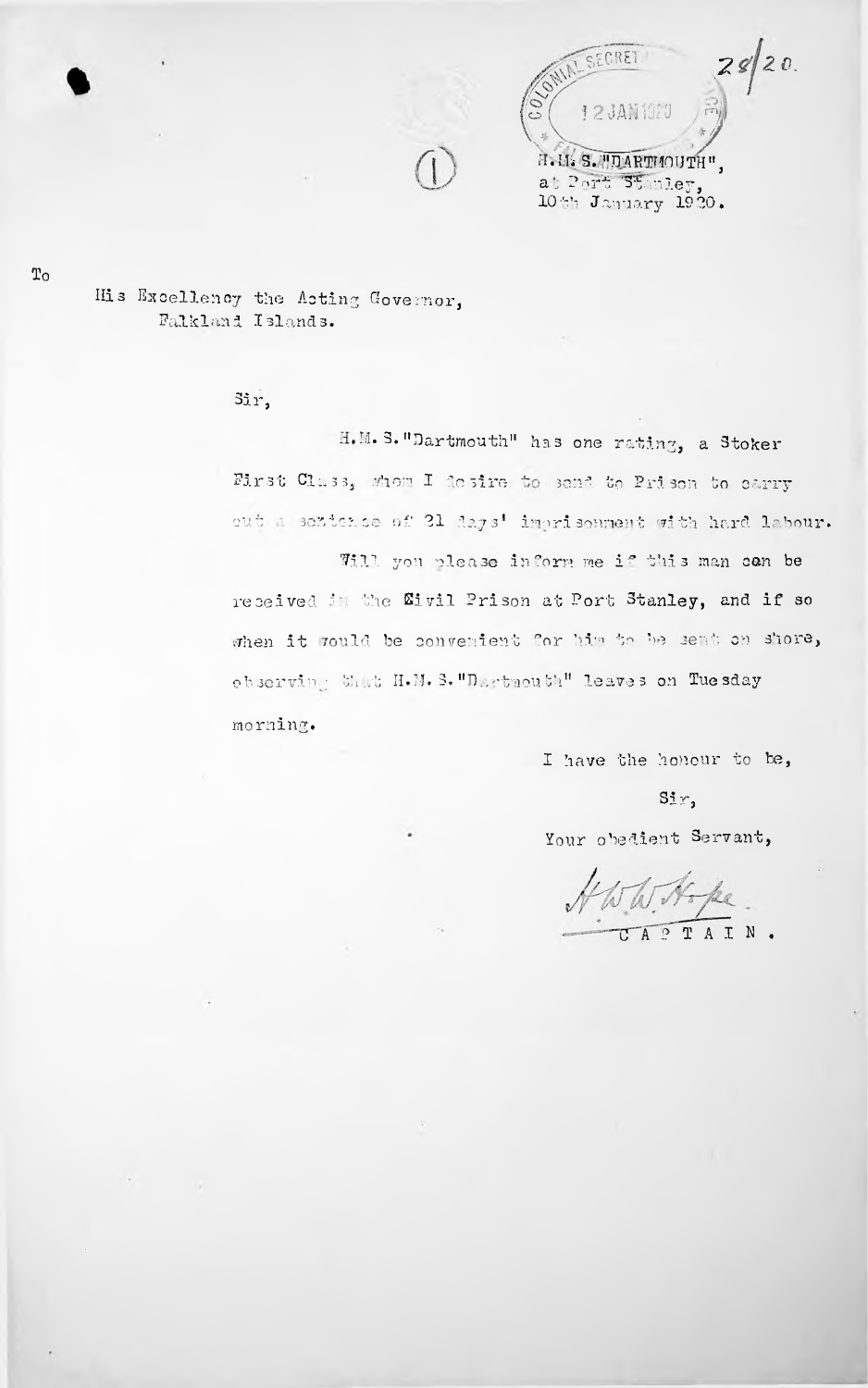## FALKLAND ISLANDS.



Covernment House, Stanley. 12th January, 1920.

### Sir,

I have the honour to acknowledge the receipt of your letter of January 10th with reference to a prisoner whom you desire to send to the Colonial Gaol, and to inform you that he may be admitted there on Monday, January 12th.

I have the honour to be,

Sir,

Your obedient servant,

 $7 - R \cdot S^2$  Sumstan

Administrator.

CAPTAIN H. W. W. HOPE, C.B., D.S.O.,

 $\mathbb{H}_\bullet$   $\mathbb{M}_\bullet$  S. "DARTIOUTH".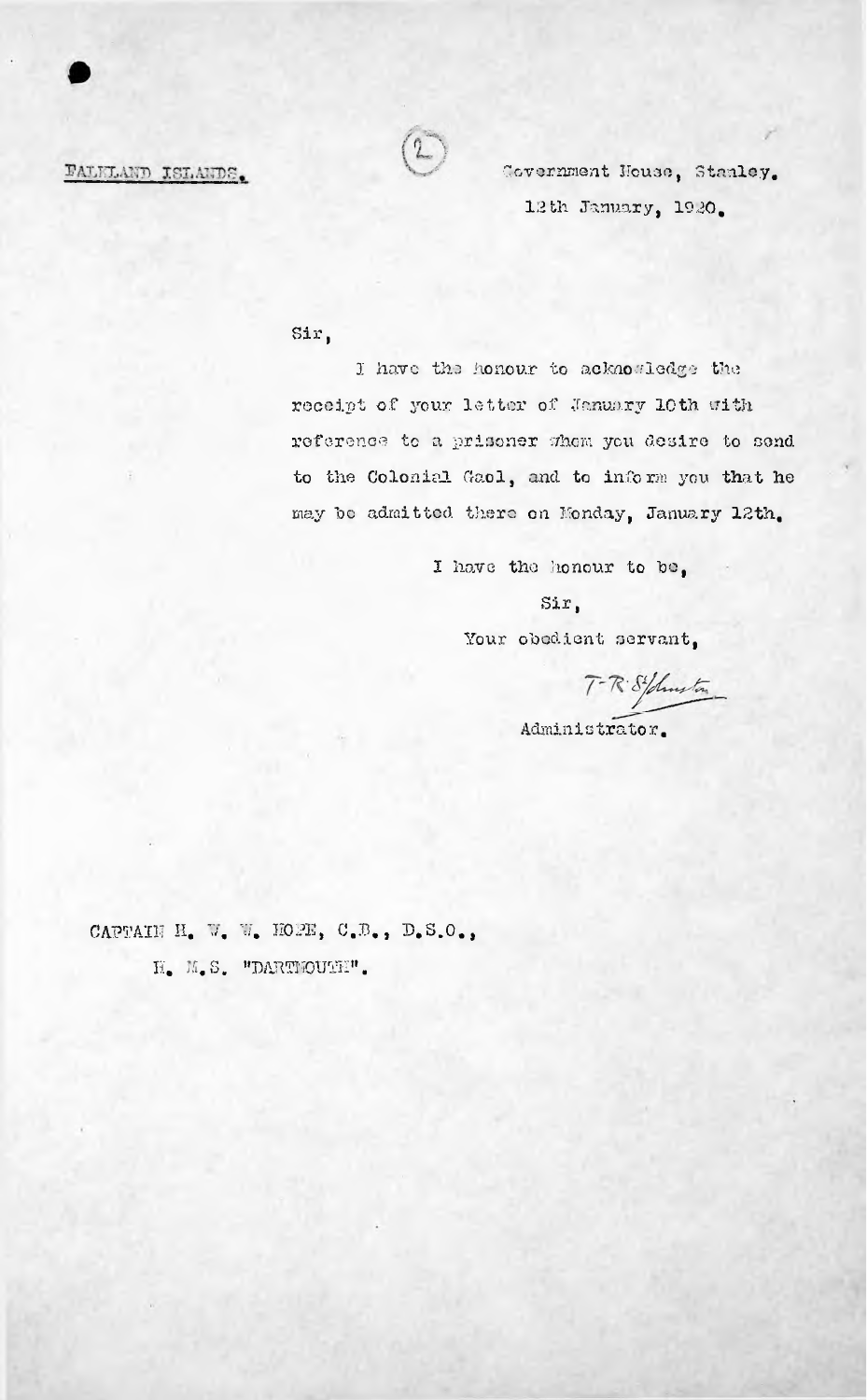| S. -546. (Revised-October, 1899.)<br>$D - 398.$ |                      |  |
|-------------------------------------------------|----------------------|--|
| REFERENCE SHEET.                                |                      |  |
| From The Commanding Officer,                    | To                   |  |
| His Majesty's Ship "DARTMOUTH",                 | The Chief of Police. |  |
|                                                 | PORT STANLEY.        |  |
| Dated 13th January 1919                         |                      |  |
| Information required, or notified.              |                      |  |

With reference to the attached Committal Warrant for Emest Lake, Stoker First Class, this man vill probably be due for relesse before "Dartmouth" returns to this Port.

. Should this be the case it is requested that he may be sent to the Naval W/T Station to avait arrival of his ship. The Officer in Charge, 7/T Station, has been informed.

A WW Hope

### CAPTAIN.

昏

N.S.-Sta. 1028/99. Sta. 15/18. [7688] 20618/D123 1500m 2/18an-3 G&S 106 61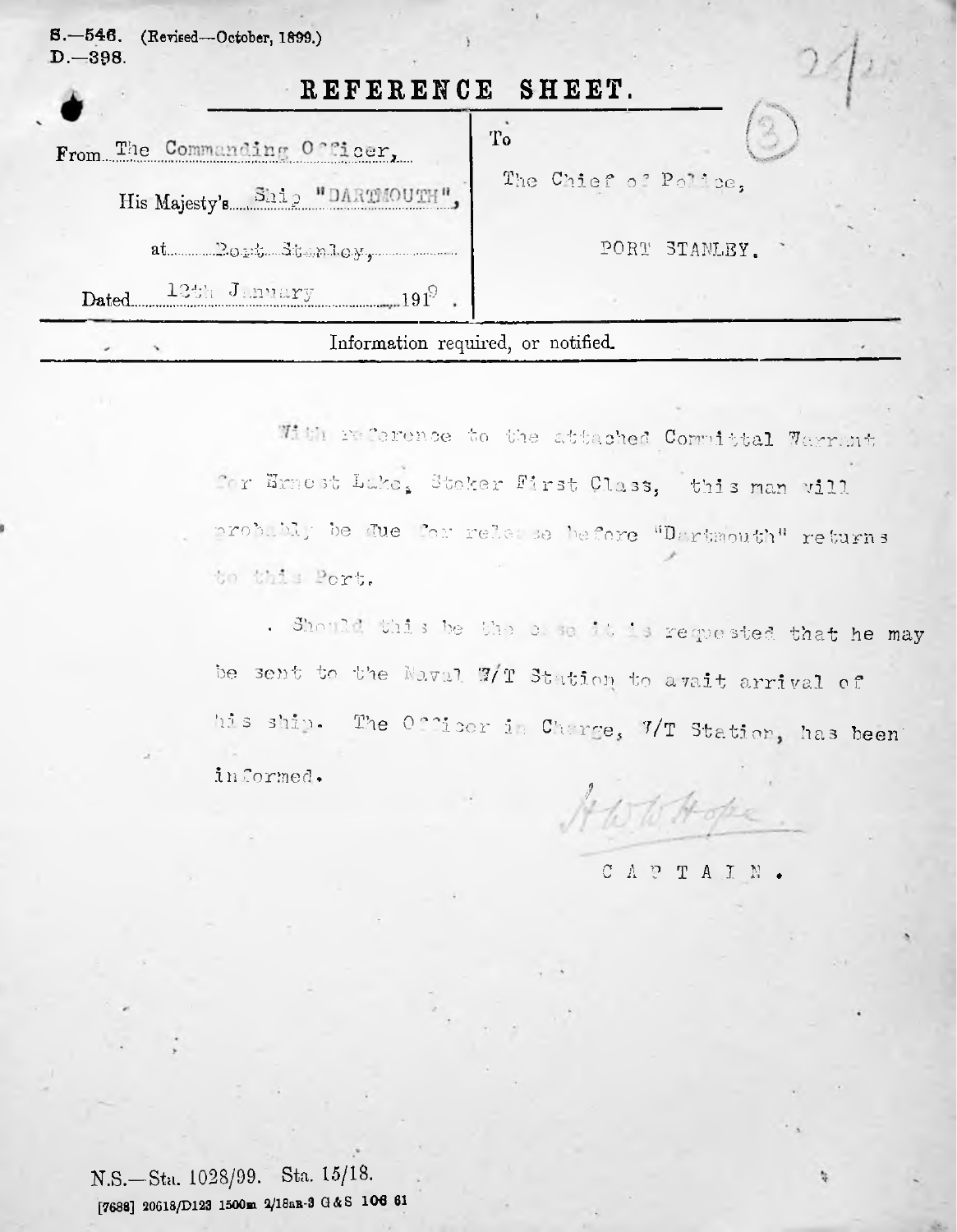

 $2820$ 

#### WEEKLY STATE. PRISON

2 E. M. Low

Officer in Date. · Name. How Employed. Charge.  $\begin{array}{c}\n\sqrt{2}u \\
\sqrt{2}u \\
\sqrt{3}u\n\end{array}$ Ernest Lake received into Prison at 4. p.m. Peck Sublic Works  $\frac{14}{16}$ Swain Hardy Hooley Sullic Works ley day. half Peck  $17$ Garler 18 19 - 28 21 23 Garler Public Works Hooley Sick. Sirain Hardy Hoolie  $24$ Public Works half day. halfday Hardy nading ... . . . dell. Caoler  $95$ Sunday Gader No Sultimo

 $\overline{\phantom{a}}$